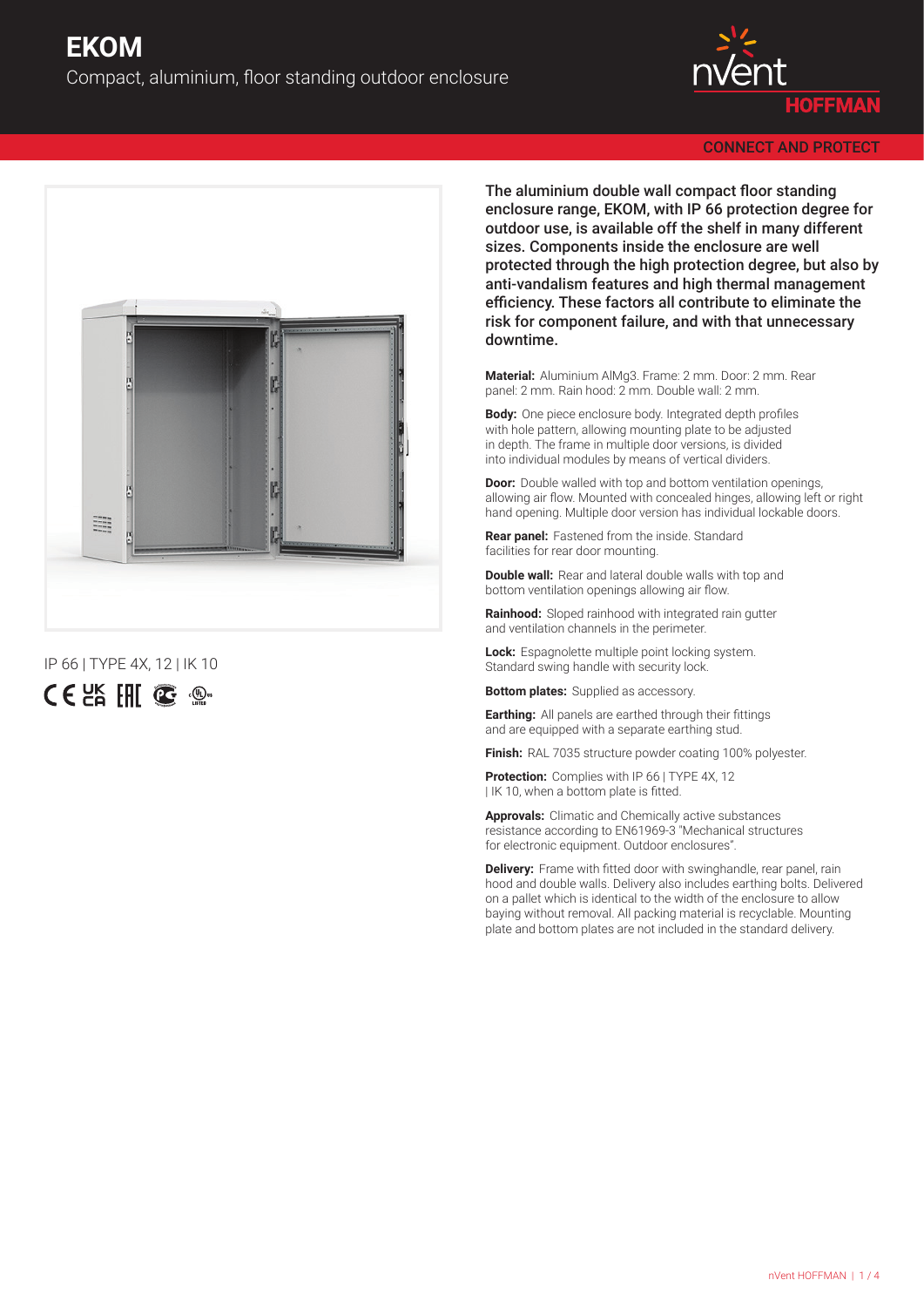

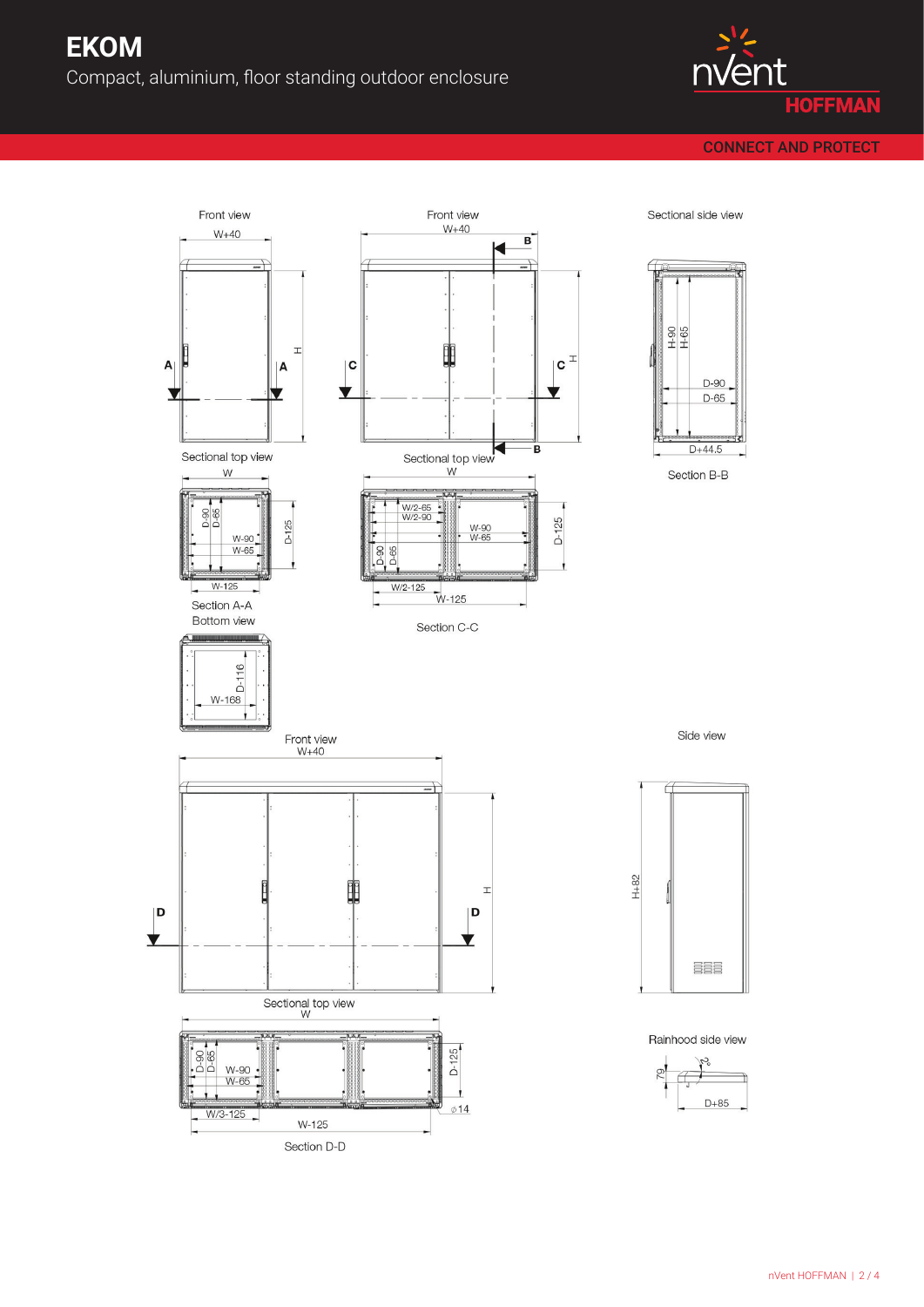

## Without mounting plate / bottom plate

|      | W    |     | N° of doors | Item no.  |
|------|------|-----|-------------|-----------|
| 1200 | 600  | 600 |             | EKOM12066 |
| 1200 | 800  | 600 |             | EKOM12086 |
| 1200 | 1200 | 600 |             | EKOM12126 |
| 1400 | 600  | 600 |             | EKOM14066 |
| 1400 | 800  | 600 |             | EKOM14086 |
| 1400 | 1800 | 500 |             | EKOM14185 |